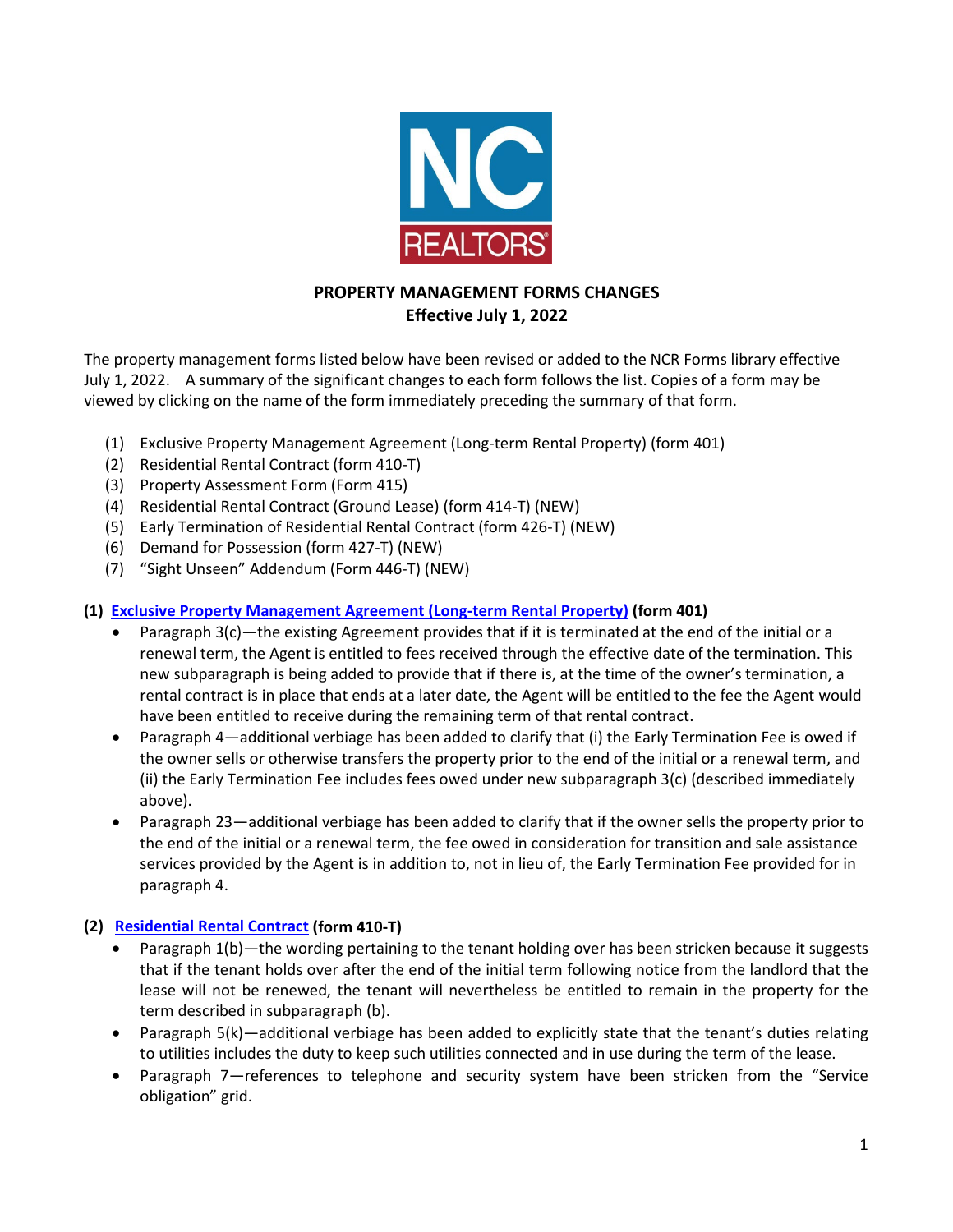- Paragraph 12—additional verbiage has been added to clarify that (i) a fine is owed for *each* unpermitted pet in response to occasional arguments by tenants that only one fine is due regardless of the number of unpermitted pets, and (ii) the landlord has the right to terminate the lease if the violation continues following notice of the violation.
- Paragraph 14-- additional verbiage has been added to clarify that (i) a fine is owed for *each* unpermitted occupant in response to occasional arguments by tenants that only one fine is due regardless of the number of unpermitted occupants, and (ii) the landlord has the right to terminate the lease if the violation continues following notice of the violation.
- Paragraph 17—changes have been made to the wording in subparagraphs (a) and (b) in response to a number of reports in the past year of managers having eviction cases dismissed based on a failure to make a specific demand for possession of the premises before filing the eviction. A demand for possession is required by NCGS 42-26(a). While the need to demand possession is addressed in paragraph 17(b) of the current version of the form, the wording of that subparagraph has been changed in an attempt to make that requirement more prominent. In addition, a "Note" has been added at the end of paragraph 17(b) that references a new "Demand for Possession" (Form 417-T) that property managers may use to fulfill the demand requirement (see discussion of Form 427-T below).

It is very important to note that changes to subparagraphs (a) and (b) will **require** the landlord to provide **written notice** of the landlord's decision to terminate the lease (or terminate the tenant's right of possession without terminating the lease), and to provide **written notice** of possession of the demand for possession. Although the law doesn't require the notices to be in writing, it is felt that providing the notices in writing is an important practice, as it will enable the landlord or manager to prove in court if necessary that the notices were provided.

• Paragraph 29—change made to track change in the name of Form 415 (see below).

#### **(3) [Property Assessment Form](https://www.ncrealtors.org/wp-content/uploads/markedup0722-415.pdf) (Form 415)**

- The name of this form has been changed to clarify that it may be used not only by a tenant when the tenant moves into the property, but also by a property manager at the conclusion of the lease.
- The sentence near the end of the form that addresses the tenant's duty to put utilities in the tenant's name has been removed since this duty is addressed in Form 410-T itself.

#### **(4) [Residential Rental Contract \(Ground Lease\)](https://www.ncrealtors.org/wp-content/uploads/markedup0722-414-T.pdf) (form 414-T) (NEW)**

• This new form is designed for use in situations where the tenant is leasing only land from the landlord. It is anticipated that it will be used primarily for the lease of a an individual parcel or a space in a mobile home park on which a manufactured (mobile) home owned by the tenant will be situated. In essence, it is a shorter version of Form 410-T, with provisions stricken that are inapplicable to a lease that does not include a dwelling unit.

#### **(5) [Early Termination of Residential Rental Contract](https://www.ncrealtors.org/wp-content/uploads/markedup0722-426-T.pdf) (form 426-T) (NEW)**

- This new form will give property managers a tool to more easily handle the common situation where the tenant desires to terminate the lease before its ending date. It includes two alternatives for handling an early termination:
	- o The first alternative ("Lease To Remain In Effect Until New Tenant Secured") provides that the lease will remain in effect until the landlord is able to re-rent the property. It essentially tracks the duties that would be imposed by law on the tenant and the landlord in an early termination situation, and should be understood as a "roadmap" for how the process will work rather than an agreement varying the terms of the Rental Contract.